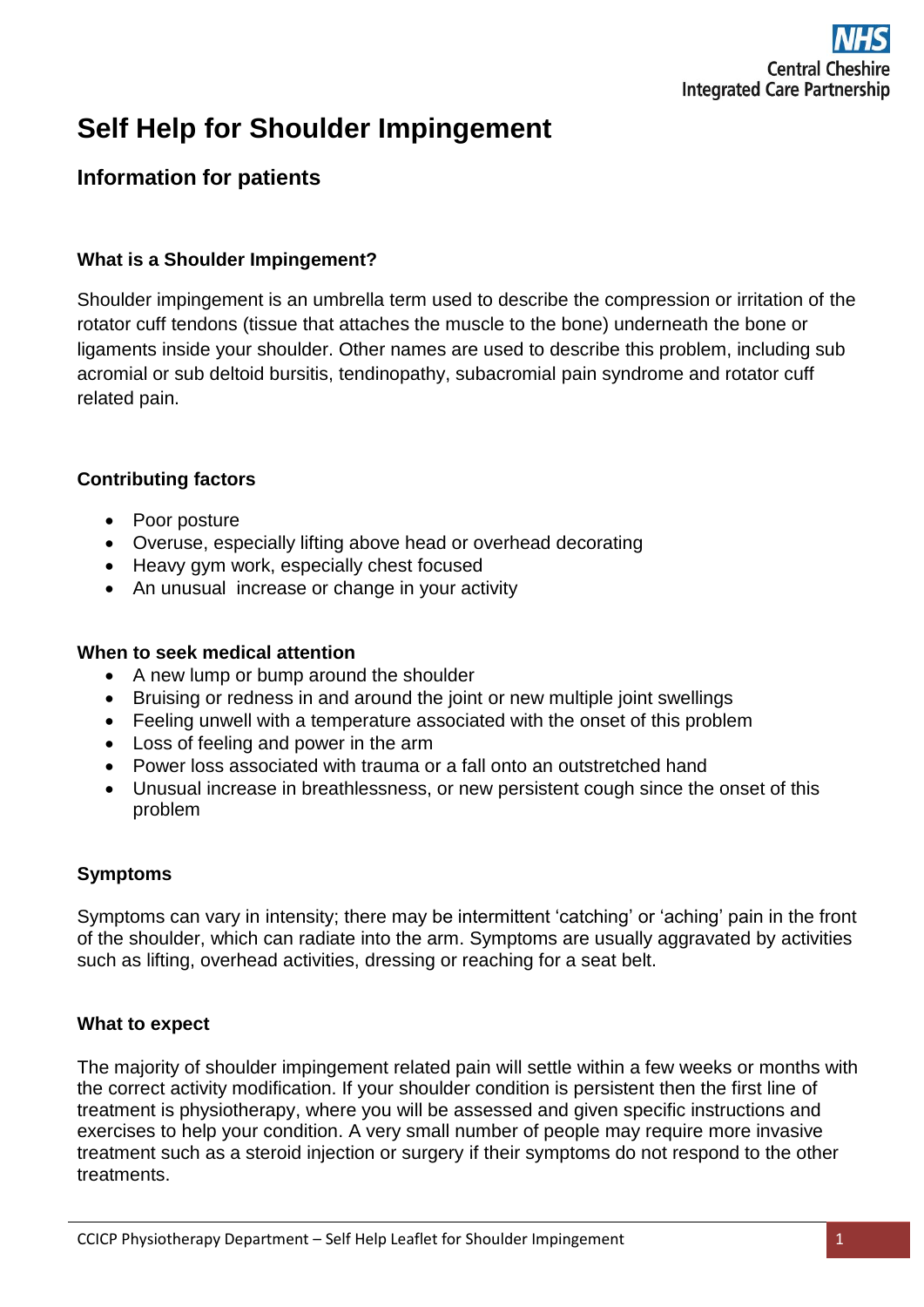# **Management**

- Avoid aggravating the symptoms, especially with overhead activities or lifting
- Ensure you do not allow your shoulder to stiffen, gentle movement is helpful
- Adequately control your pain, pain stops the muscles working properly and can make this condition last longer. Speak to a pharmacist if you are unsure which medication may help
- You could apply heat or ice to help with the pain and healing, ensure that you do not apply directly to the skin, do not use too frequently or for prolonged periods of time (up to 20 minutes), as these treatments can burn the skin
- Try to maintain a good posture

# **Exercises**

| <b>Demonstration</b> | <b>Instructions</b>                                                                                                                                                                                            |
|----------------------|----------------------------------------------------------------------------------------------------------------------------------------------------------------------------------------------------------------|
|                      | Stand or sit with good posture of<br>upper back and neck, gently draw<br>your shoulder blades backwards.<br>Adopt the position demonstrated<br>in the photograph, with your<br>elbow bent on the affected arm. |
|                      | Use your hand for the unaffected<br>side to gently resist yourself<br>attempting to rotate your arm<br>outwards, while keeping elbow in<br>by side.                                                            |
|                      | Hold for five seconds up to 10-15<br>times, two to three times a day as<br>tolerated.                                                                                                                          |
|                      |                                                                                                                                                                                                                |
|                      | Stand with one leg in front of the<br>other, hold onto a stable surface.                                                                                                                                       |
|                      | Allow your affected arm to hang<br>down, trying to relax all of your<br>muscles. When your affected arm<br>feels relaxed, gently use your<br>body to initiate circular motion of<br>your affected arm.         |
|                      | Ensure the movement is a subtle<br>one and does not cause pain.                                                                                                                                                |
|                      | Repeat for 30 seconds up to four<br>times, twice daily as tolerated.                                                                                                                                           |